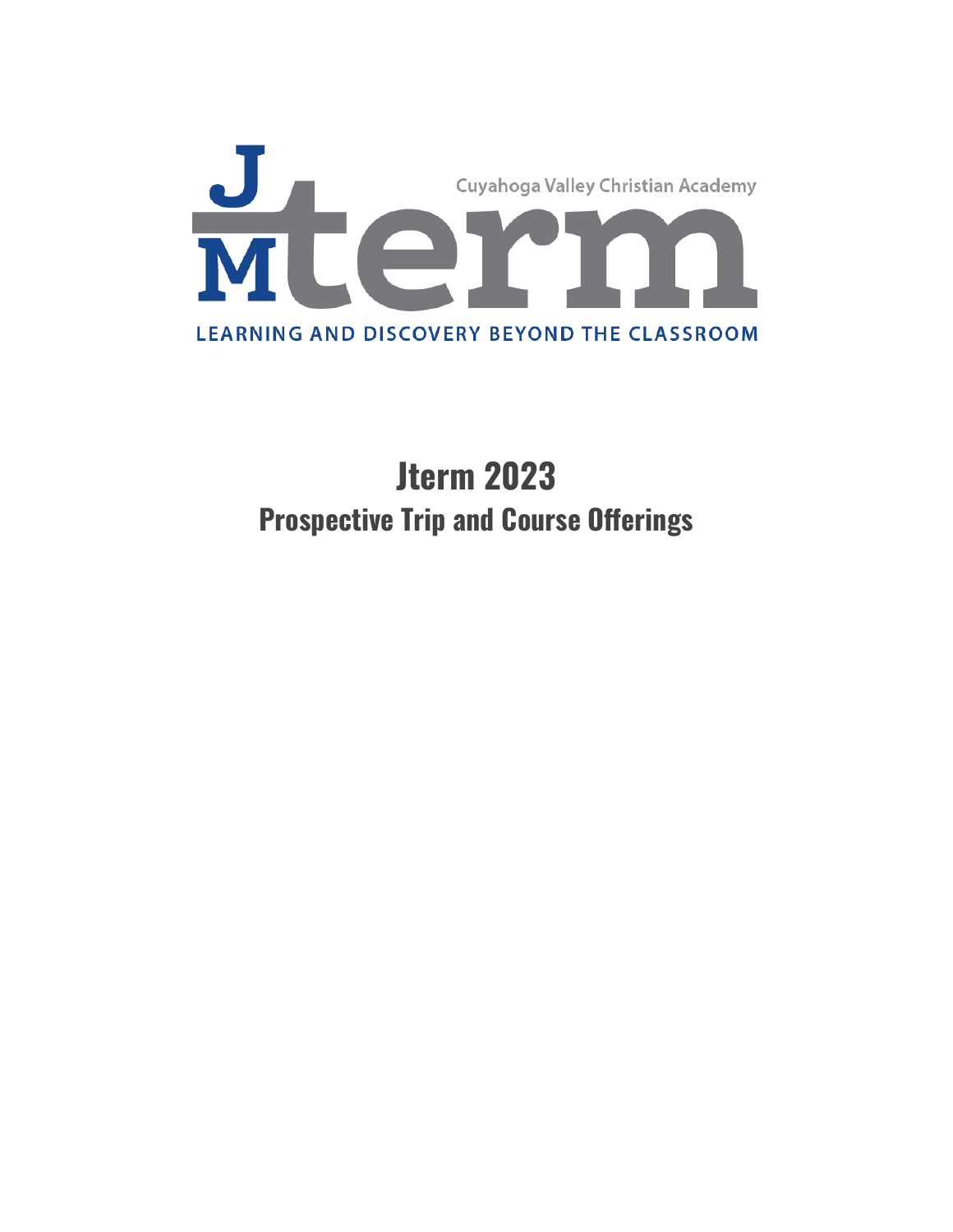Welcome to January Term 2023!

Our January and March term sessions (Jterm and Mterm) increase opportunities for learning and exploration that challenge our students in areas of interest and also encourage deeper faculty-student relationships through enrichment electives, educational travel, service, mission trips, and Career Experience Opportunities (CEO).

The **Middle School Jterm** program (grades 6-8) is designed to cultivate spiritual, educational, and personal growth in each student. Each middle school grade participates in a unified Jterm experience allowing students a unique and developmentally appropriate time of experiential learning and class bonding.

Participation in Jterm is a graduation requirement for all students. **High school students must enroll in one of the following options**:

- All-day class
- Morning (AM) and afternoon (PM) class session
- Trip
- Career Experience Opportunity (grades 11-12)

This preview of January term offerings is provided in order to assist in planning the opportunities best suited for your student and family. A catalog with final pricing will be published in early August, and high school registration will take place in the fall near the beginning of the school year. **All trip payments are due in full by December 2, 2022.**

Please note items in this catalog are subject to change.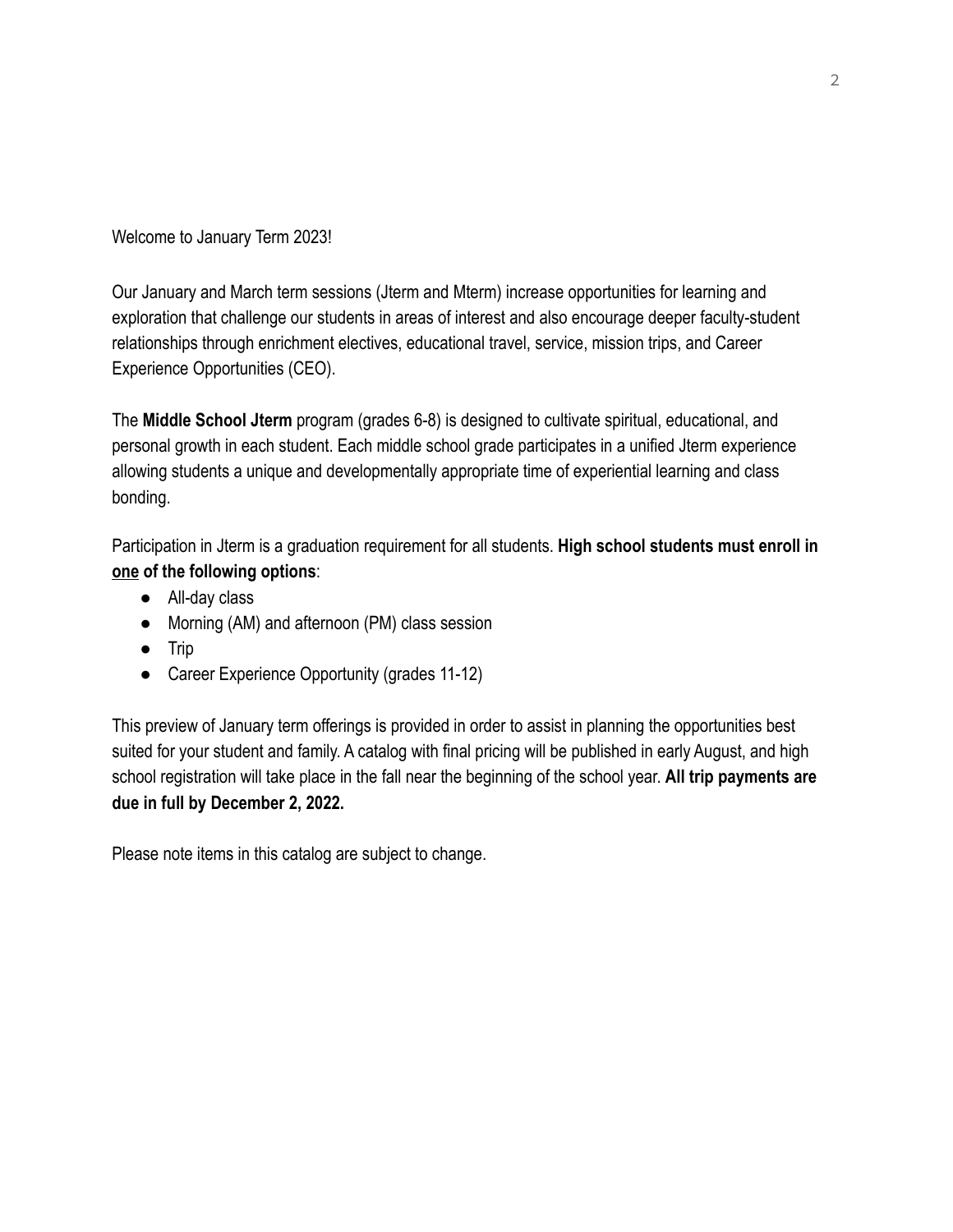# **Jterm Course Offerings and Trip Overview – January 3-6, 2023**

Г

| Students choose both an AM/PM class or an All-day Local/On-campus course offering<br>Spring athletes are expected to select a local Jterm opportunity from these lists below so they can participate in practices and games as outlined in the<br>Student/Parent Handbook. Any questions or concerns regarding this policy should be directed to the Athletic Department. |                                                |                                                                             |  |
|---------------------------------------------------------------------------------------------------------------------------------------------------------------------------------------------------------------------------------------------------------------------------------------------------------------------------------------------------------------------------|------------------------------------------------|-----------------------------------------------------------------------------|--|
| AM - Morning Sessions 8:00 - 11:00 a.m.<br>PM - Afternoon Sessions 11:50 a.m - 2:50 p.m.                                                                                                                                                                                                                                                                                  |                                                | <b>ALL-DAY - Local/On-Campus Sessions</b><br>$8:00$ a.m. $-2:50$ p.m. daily |  |
|                                                                                                                                                                                                                                                                                                                                                                           |                                                |                                                                             |  |
| <b>Adulting 101</b>                                                                                                                                                                                                                                                                                                                                                       | <b>Games Galore</b>                            | <b>4-Day Illustration</b>                                                   |  |
| <b>Backyard Tourist</b>                                                                                                                                                                                                                                                                                                                                                   | <b>Get Your ACT Together</b>                   | <b>Not Your Normal Games</b>                                                |  |
| <b>Beautiful Feet</b>                                                                                                                                                                                                                                                                                                                                                     | <b>History of Basketball and Learn to Play</b> | <b>Sushi and Samurai</b>                                                    |  |
| <b>Fundamentals of Coaching</b>                                                                                                                                                                                                                                                                                                                                           | <b>Hiking the CVNP</b>                         | <b>Theater in Four</b>                                                      |  |
| <b>Children's Ministry</b>                                                                                                                                                                                                                                                                                                                                                | <b>Holy Smokes</b>                             | <b>SOMP Rotations (School of Medical Professions)</b>                       |  |
| <b>Can You Say Cornhole?</b>                                                                                                                                                                                                                                                                                                                                              | <b>Make and Create Visual Journal</b>          | <b>Career Experience Opportunity (Grades 11-12)</b>                         |  |
| <b>Coffee Exploration</b>                                                                                                                                                                                                                                                                                                                                                 | <b>Mural Art</b>                               | <b>Middle School Mentors (By Invitation)</b>                                |  |
| <b>Crochet Crew</b>                                                                                                                                                                                                                                                                                                                                                       | <b>Principles of Design</b>                    |                                                                             |  |
| <b>Crossfit Camp</b>                                                                                                                                                                                                                                                                                                                                                      | <b>Storytelling of Pixar</b>                   |                                                                             |  |
| <b>DriveTeam</b>                                                                                                                                                                                                                                                                                                                                                          |                                                |                                                                             |  |

#### **TRIPS - Local/Domestic/International**

A non-refundable deposit of \$250 is required at the time of registration for trips \$500 and over. Billing schedule TBD.

Joshua Expeditions (JE) Note: CVCA forwards trip deposits to Joshua Expeditions. Families are responsible to register students using the information provided by trip leaders. All payments for these trips are made directly to Joshua Expeditions.

| <b>Local/Domestic</b>                              | <b>International</b><br><b>Short-Term Exchange</b> | Domestic/International<br>with Joshua Expeditions |
|----------------------------------------------------|----------------------------------------------------|---------------------------------------------------|
| <b>Bullet Journaling at Salt Fork (Girls Only)</b> | <b>STEP Doulos</b>                                 | <b>Explore Florence and Rome (JE)</b>             |
| <b>Hiking the Smoky Mountains</b>                  | <b>STEP Norway</b>                                 | <b>Footsteps of Paul (JE)</b>                     |
|                                                    |                                                    | <b>LA Missions Trip (JE)</b>                      |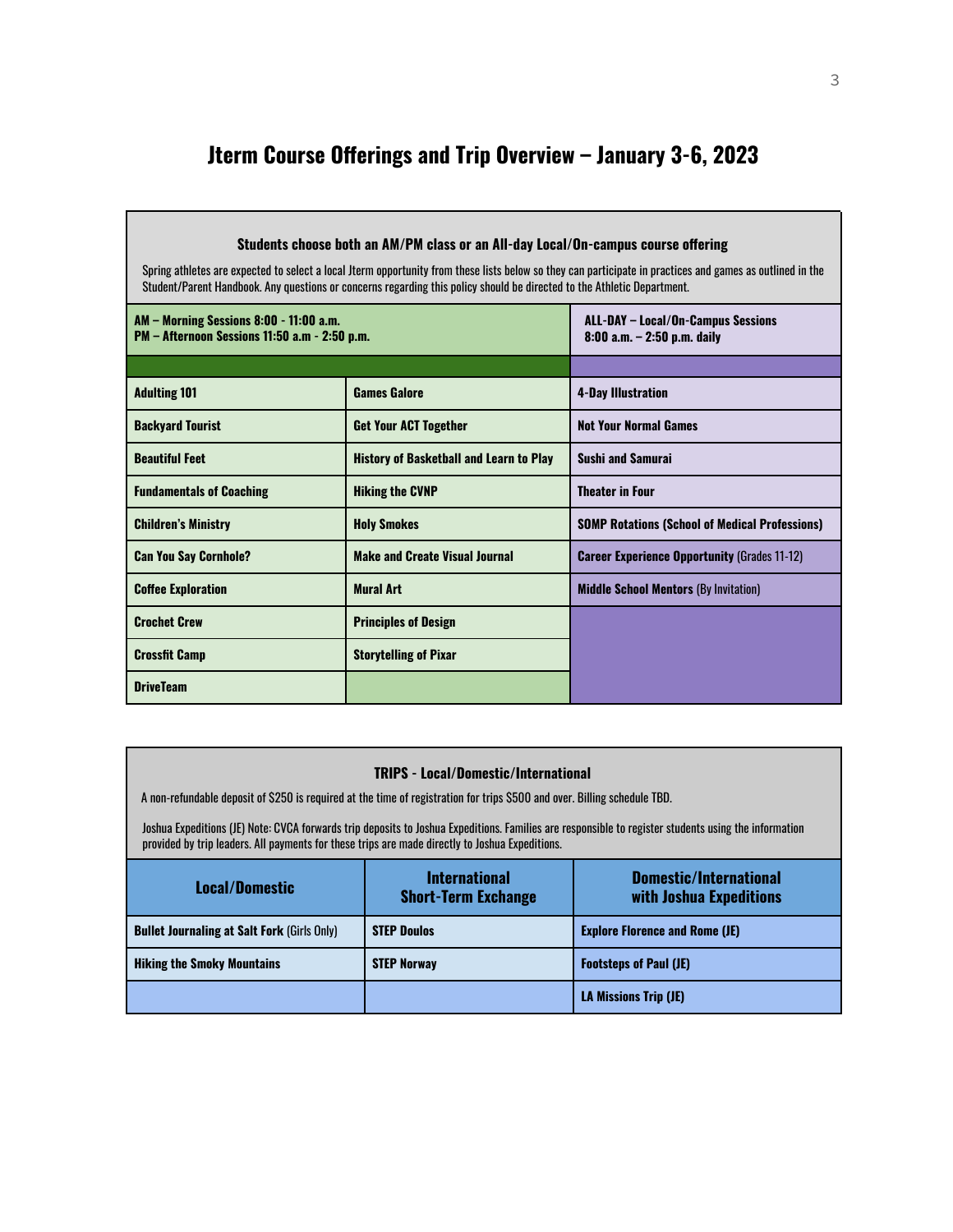# TRIPS ~ \$2500+

# Explore Florence and Rome – TRIP (Joshua Expeditions)

Leader: Mrs. J Meszaros, Miss A Wagner Grades: 10-12

Bella Italia! Time to experience two of Italy's greatest cities on the Explore Florence & Rome tour with Ms. Wagner and Mrs. Meszaros. Start your journey in Florence where we will experience the beautiful Italian countryside as we tour the Duomo, Piazzale Michelangelo, and Giotto's Bell Tower before transferring to the bustling city of Rome with its famous historic sites including the Colosseum, Spanish Steps, and Vatican City.

## Footsteps of Paul – TRIP (Joshua Expeditions) Leader: Mrs. L DiPaolo Grades: 9-12

Embrace the opportunity of a lifetime as you trace the Apostle Paul's journey on the Footsteps of Paul tour. Experience the Word like never before as the pages of Scripture come to life before your very eyes. You will learn about Paul's missionary journeys at sites Paul himself visited, tour famous mainland sites including the Acropolis, and see Greece's most famous island, Mykonos, on a three-day cruise that follows a piece of Paul's journey. You won't want to miss this unique trip experience!

# TRIPS ~ \$1000-\$2499

#### Hiking the Smoky Mountains – TRIP Leader: Mr. J Samsonas, Mr. A Armstrong Grades: 9-12

Great Smoky Mountain National Park is the most visited national park in our country. Come spend three days with us as we hike various trails in the park which will take us near rivers, through caves, and to one of the tallest peaks in the park. What an opportunity to see why this park is so beloved and frequented by so many. We will stay in Gatlinburg, Tennessee, which is a fun town on the outskirts of the park with plenty to do in the evenings. If you love the great outdoors and love to hik,e come along with us to the Smoky Mountains.

### STEP Doulos – TRIP Leader: Mrs. B Worth, Miss M Hapanowicz Grades: 9-12

Doulos Discovery School is our sister school set in the beautiful mountain town of Jarabacoa in the Dominican Republic. CVCA has a student exchange program with the Doulos school. This will be a mission and service opportunity. The team will work in the school and/or the community. Speaking Spanish is not necessary, but helpful as Doulos Discovery School teaches all classes in English. There will be a lot of physical activity and some fun added in! If you are looking for a great way to serve and get your hands a bit dirty, come and join this team!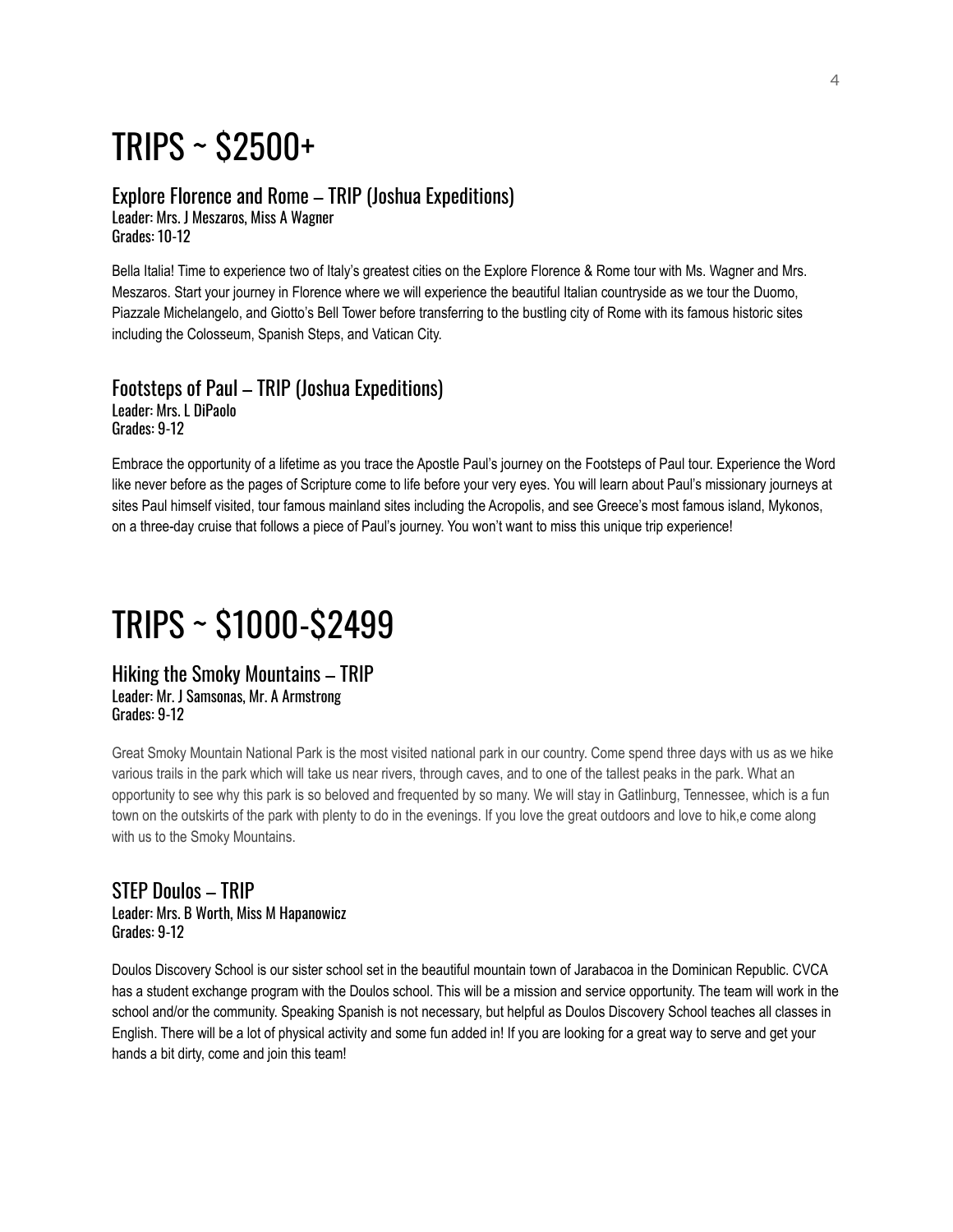### STEP Norway – TRIP Leader: Mr. S Kasiguran Grades: 9-12

Norway is a beautiful country! Bergen, the second largest city, sits on the western coast and is considered the gateway to the fjords. A highlight of the trip is the "Norway in a Nutshell" tour by train, bus, and boat through the mountains and fjords. The Norway Short Term Exchange Program (STEP) provides the opportunity for home-to-home exchanges between students from Cuyahoga Valley Christian Academy and the Danielsen Videregaende School in Bergen, Norway. Students from both schools learn about the customs and culture of the exchange country. Our students experience first-hand the commonality of faith we enjoy in Christ as we typically attend church and youth group services while we are in Bergen. They also develop a measure of independence as they learn how to deal with a different currency and with people whose native language is not English. Although not a strict requirement, students interested in STEP-Norway should expect to host a Norwegian student from Danielsen School for nine or ten days in the fall (Homecoming week). During the trip to Norway, the CVCA students typically stay with the family of the Danielsen student they host in the fall.

# LA Missions – TRIP (Joshua Expeditions)

Leader: Mr. J Morales, Mrs. G Hutt Grades: 9-12 (Students must be 15 years old or older)

Los Angeles is a city of extremes – home of the rich and famous and at the same time, a high rate of poverty and homelessness. The Dream Center Foundation is an organization that has served LA for over 35 years feeding the poor and homeless while sharing the Gospel message. Last year was the first time CVCA partnered with the Dream Center and it changed students' lives. This year, CVCA students will have the same opportunity to prepare meals and serve the homeless and hungry throughout LA. Students will be able to pray with drug addicts and homeless people, as well as put together furniture and deliver it to single moms. We would like to invite you to be a part of this new adventure during Jterm 2023.

# TRIPS ~ \$500-\$999

#### Hockey Team Trip – ATHLETIC TEAM TRIP Leader: Mr. D Fairchild, Mr. M Brower Grades: 9-12

The CVCA Hockey Team will travel to Toronto to play several games against Ontario Christian High Schools. The team will also visit the Hockey Hall of Fame, hold daily team Bible Studies, and do a community service project in the Greater Toronto Area.

#### Wrestling Team Trip – ATHLETIC TEAM TRIP Leader: Mr. P Charvat Grades: 9-12

The wrestling team will travel to a USA Wrestling Regional Training Center to train and learn about wrestling at the next level. If available in 2023, possible destinations include the US Olympic Training Center in Colorado Springs and Ohio RTC in Columbus, among others. Varsity Wrestlers should plan to attend, but it is not a requirement. The trip will also include bible study, community service, and sightseeing opportunities.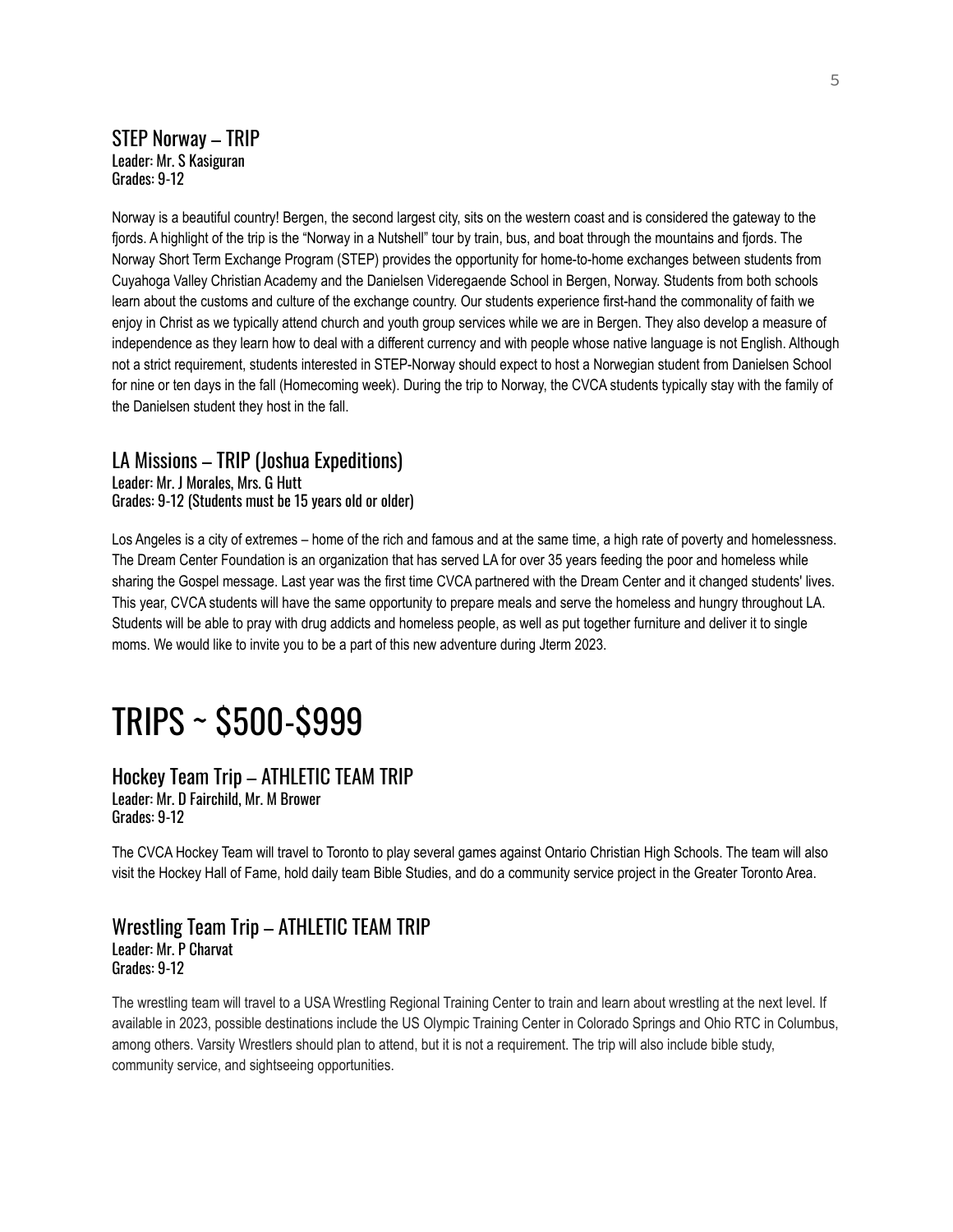# TRIPS ~ Under \$499

Bullet Journaling at Salt Fork Lodge – TRIP (girls only) Leader: Mrs. N Crocker Grades: 9-12 (Girls Only)

Learn the art of bullet journaling to organize your schedule, dreams, and goals, and to inspire your time with God. We will spend three days at Salt Fork Lodge exploring nature and the lodge, spending time with friends and the Lord, and learning a new skill.

# All-Day Local On-Campus ~ \$0-\$199

4-Day Illustration – ALL Leader: Miss S Slovisky Grades: 9-12

Become a published author and illustrator in four days. Take your story from idea to reality! In this four-day workshop, design your characters and digitally illustrate a small children's book! Learn to use professional software to create your book and plan to receive a printed copy of your very own book once you return from Winter Break. This Jterm is only for the creative at heart who are willing to put in the work to get something really beautiful.

Not your Normal Games – ALL Leader: Mr. J Fairfax Grades: 9-12

This is a chance to play some unique games from board to live action. We will get a chance to play some fun and new games as a community, eat some food, have some fellowship, and learn strategies for different styles of games.

Sushi and Samurai – ALL Leader: Mr. LT Newland, Mr. M Fleagle Grades: 9-12

This class explores several world cultures through two lenses – that of food and film. Each day, the students in the class will learn some salient features of a world/national culture and get a "taste" of both the films and food that reflect that culture's values. The course includes some off-campus experiences to restaurants in the area.

Theatre in Four – ALL Leader: Miss L O'Brien Grades: 9-12

Have you ever wanted to grace the Royal Theatre stage but never got the opportunity? Are you a theatre kid looking to sharpen your skills? Come put on a play with us in four days! You'll get to walk through the whole creative process – from auditioning, to blocking, to character wor,k to performance – and even try your hand at behind-the-scenes work. We will end the week with a live performance for family and friends. Both novice and experienced actors are welcomed! Exact show TBD based on number of participants.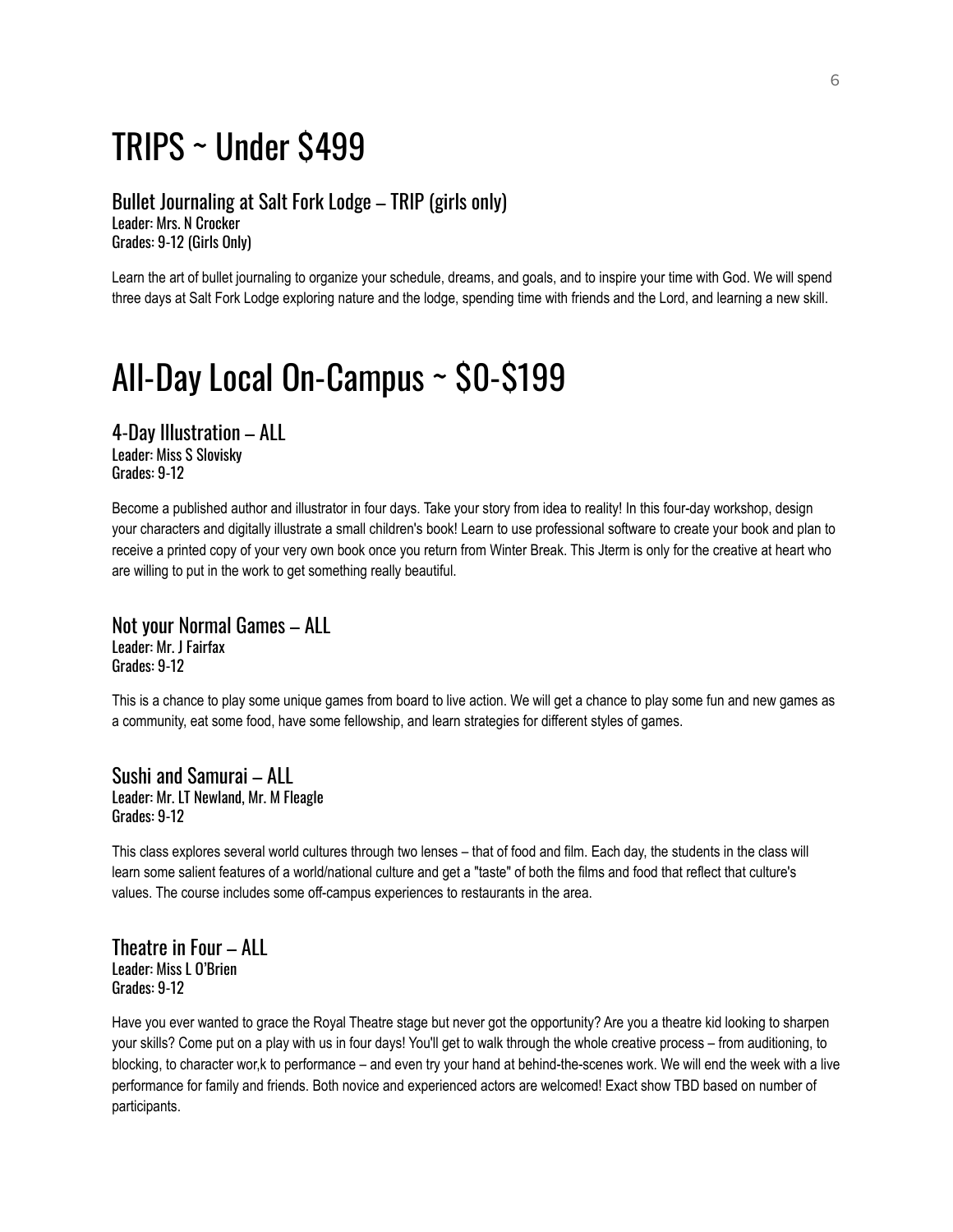## SOMP Rotation – ALL Leader: Mr. R Lyons, Mrs. K Cook Grades: 11-12 (SOMP Students Only)

Students will experience daily bus trips to NE Ohio hospitals, medical offices, college campuses, and businesses related to medical and allied health professions. A combination of presentations, tours, and hands-on experiences will provide students with multiple opportunities to learn more about medical career opportunities.

# Career Experience Opportunity (CEO) – ALL

#### Leader: Mrs. L Staker Grades: 11-12

Career Experience Opportunities provide an ideal time for students to observe and learn about a profession by shadowing a host in the local community. This is a chance for students to dive into the working world while considering future educational and vocational choices.

CEO Requirements:

- students arrange one or more host sites for a minimum of 30 hours during Jterm
- display appropriate and professional personal/ social skills at the host site
- participate in the CEO digital classroom during Jterm (expect to answer 2-3 questions daily)
- expect an on-site visit from CVCA faculty or staff during your experience
- write a 2-3 page reflection paper on your CEO

Notes: Students participating in a CEO for Jter, **must obtain the permission of a host and host site**. Students must be willing to contact potential hosts and share the requirements of a CEO. Consider contacting family, friends, and church members to see if they have suggestions of possible hosting sites in your career field of interest. *We do not recommend a CEO under the direct supervision of a parent.* Students may participate in a CEO during both their junior and senior year provided different host sites are selected.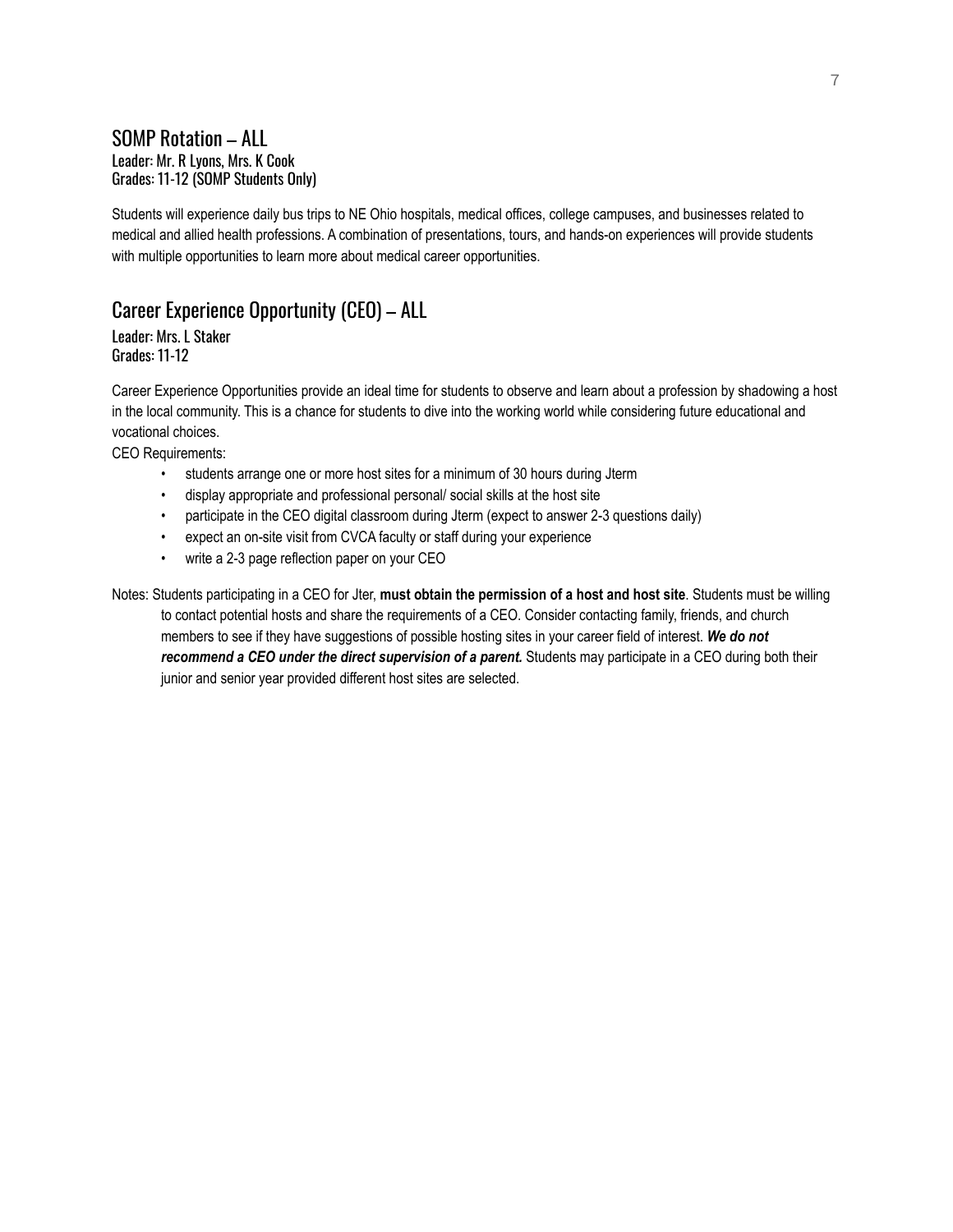# AM/PM Local On-Campus ~ \$200-\$999

Students choose one AM and one PM from any price point.

Driving Education Leader: DriveTeam Grades: 9-12 (Students **must** have learner's permit by the start of Jterm)

**Advisory:** Students **must** attend a two-day "Vehicle Dynamics Course Hands-On Skills Training in a Controlled Environment" (held Saturday and Sunday, January 7 & 8). The Skills Training will be arranged by Drive Team in conjunction with parents.

\*Cost of course covers the entire DriveTeam Package, not just the 4 days of Jterm. Please note: Due to the State of Ohio requirements for classroom hours, this class will meet Tuesday-Friday, January 3-6, 2023, from 11:30 a.m. until 4:00 p.m. each *day of Jterm.*

Drive Team offers a four-level, state-licensed program that far exceeds Ohio's minimum requirements for driver education. Students will complete the "Academics of Driving" portion of the program during Jterm. Lessons will focus on traffic laws, traffic signs, and the responsibilities of driving. A workbook is provided. After Jterm, DriveTeam will arrange with individual students for the "On the Road, In-Car Instruction" portion of the program; this will be followed by the "Exit Appointment."

*DriveTeam* is a local provider of Performance Based Driver Education for teens. They teach and train each student until he or she is ready to "solo" as a safe driver. More information about the company can be found at [DriveTeam](http://driveteam.com/).

# Get Your ACT Together!™

Leader: PATHworks!™ helps young adults make active decisions in academics and life and supports the adults and agencies who work with them. Young adults build on their foundation – developing their purpose, attitude, tenacity and hope – for their *successful futures.* Grades: 9-11 only

Start by exploring your priorities and the expectation that you are successful in high school and life. Then complete a practice ACT test and learn how to interpret your scores and maximize performance on the ACT and school work. Experience interactive sessions as we dig into the meaning of standardized tests, build personal accountability by connecting the test to future objectives, explore the main sections of the test, and learn how to study to improve performance. We will conclude the week by creating our test prep action plan and exploring how our outcomes impact our next steps. Accuracy + Strategy = Performance. Get your ACT Together!™ Benefits: Personal accountability, less anxiety, maximized scores, focus and confidence.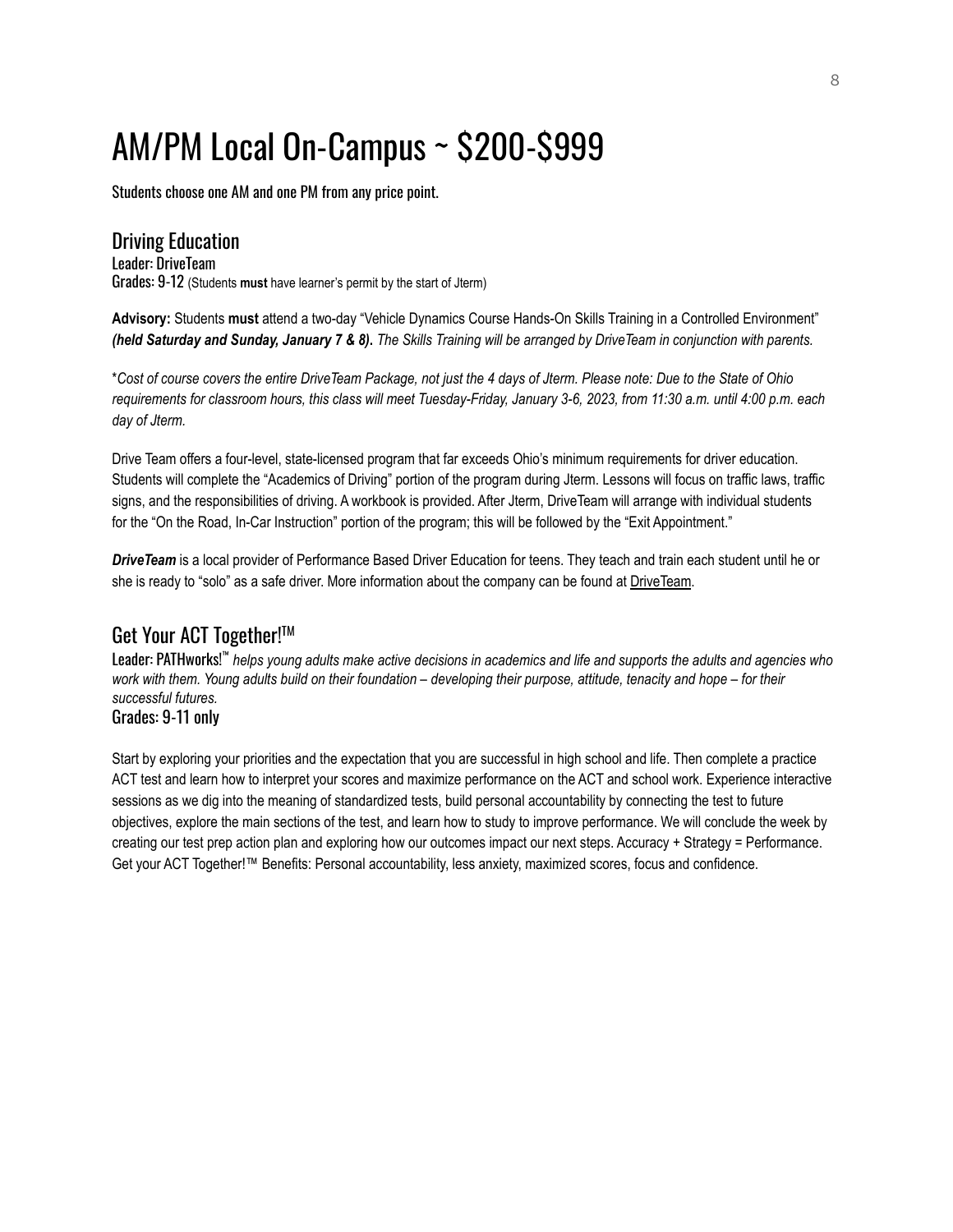# AM/PM Local On-Campus ~ \$0-\$199

Students choose one AM and one PM from any price point.

Adulting… Not so Fast! Leader: Mrs. L Cowley Grades: 10-12

Face it – there are parts of growing up that aren't so glamorous! In this Jterm, we will practice some of the basics of adult life. We'll learn how to plan a menu, grocery shop on a budget, and then prepare a meal or two for ourselves. Clueless on how to do a load of laundry and you're heading to college in a year or two? We'll visit a laundromat and get a couple of loads under our belts. Add to those experiences discussions on the basics of banking, budgeting, and making important life choices you will face in the next 5-10 years. By the end of the week, you'll be ready to sit back and enjoy high school just a little more – "adult-ing" is hard work!

# Backyard Tourist Leader: Mrs. M Riordan

Grades: 9-12

Northeastern Ohio has a lot of great places to visit, but oftentimes, we take them for granted, meaning to see them "one day." Make "one day" happen in January 2023! With a combination of guided tours, presentations, and individual or small-group exploration, we'll visit a different place each afternoon (Cuyahoga Valley National Park, Akron Zoo, Pro Football Hall of Fame, Lock 3 Winter Fest). Come explore the sightseeing opportunities in our own backyard! Prerequisites: an open mind, an enthusiastic spirit, and an interest in learning more about a variety of area attractions.

## Beautiful Feet Leader: Mrs. N. Miller Grades: 9-12

Do you want beautiful feet? Isaiah 52:7 states "How beautiful on the mountains are the feet of those who bring good news, who proclaim peace, who bring good tidings, who proclaim salvation, who say to Zion, 'Your God reigns!'" This class will give students the opportunity to learn about famous and not-so-famous missionaries. Most CVCA students have heard about Jim Elliot, but have you heard of Gladys Aylward? Some possible activities include interaction with a missionary, watching a mission-related video, researching countries and their mission needs, and praying for our CVCA missionaries. The goal of this class is to make the student more aware of the Christian heritage and of what he or she can do now to advance the cause of missions.

### Fundamentals of Coaching Leader: Mr. R Carroscia Grades: 9-12 (Boys Only)

The course will break down the fundamentals of coaching, with an emphasis on coaching football at the high school and collegiate level. The class will include clinic talks, interviews with other coaches, as well as describing a comprehensive plan to coaching. Coaching character will be addressed from a biblical perspective with an emphasis on practical insights on how we can live to be the men God intended for us to be as we strive for athletic excellence in the name of Christ.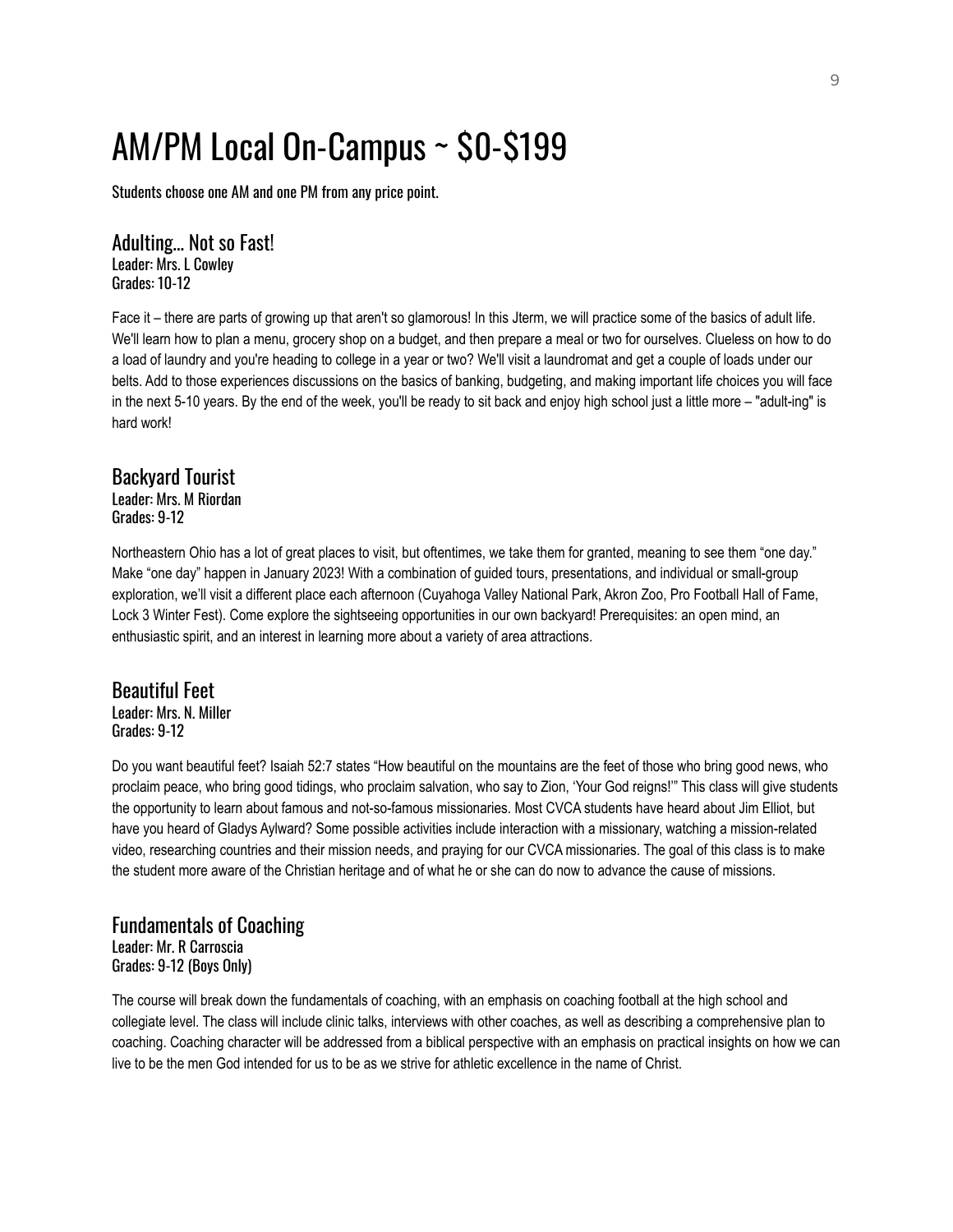# Children's Ministry Leader: Miss E Wides Grades: 9-12

Jesus said, "Let the little children come to Me, and do not hinder them." How can we fulfill His words? In this course, we will learn how children process the Bible, what activities can help them know God more, and what stories can form the foundation of a child's growing faith. We will practice designing and delivering Bible lessons tailored for various ministry environments, like Sunday School, summer camps, or mission trips. Our lessons will be fun and interactive, including skits, crafts, discussion, creativity, and practice for following the Great Commission in the context of ministering to children!

#### Can You Say Cornhole Leader: Mr. D Kamp, Mrs. C Kamp Grades: 9-12

Come and build your own official cornhole set. Measure twice and cut once. You will be using power tools to cut, sand, and construct your own cornhole set. After it is built, you will be able to paint it. Extra points go to those who use a Black & Gold design. The class will culminate in an epic cornhole challenge where you can test your talents against the champion of champions, Mr. Kamp.

## Coffee Exploration Leader: Mr. B Weber Grades: 9-12

Do you enjoy coffee? Want to learn more about your favorite morning pick me up? If you answered yes then this is the course for you. We'll take a look at everything you need to know for that perfect "Cup of Joe." From beans and roasts, brewing methods, growing regions, and even health effects, we will cover it all. There will also be opportunities to visit local coffee shops and hear what makes their coffee unique and enjoyable.

#### Crochet Crew Leader: Mrs. C Chizmar Grades: 9-12

Students will learn how to crochet 6x6" squares using a variety of yarns and patterns, which are assembled together to create large, warm blankets to donate to the homeless in Akron.

Crossfit Camp Leader: Mrs. A Chamberlain Grades: 9-12

Join the team at HighGear as we explore Crossfit, combining constantly varied, functional movements, performed at high intensity. Each day will provide discussion and training as we do strength training, a WOD (Workout Of the Day), and some mobility work under the supervision of their coaching staff. All experience levels are welcome!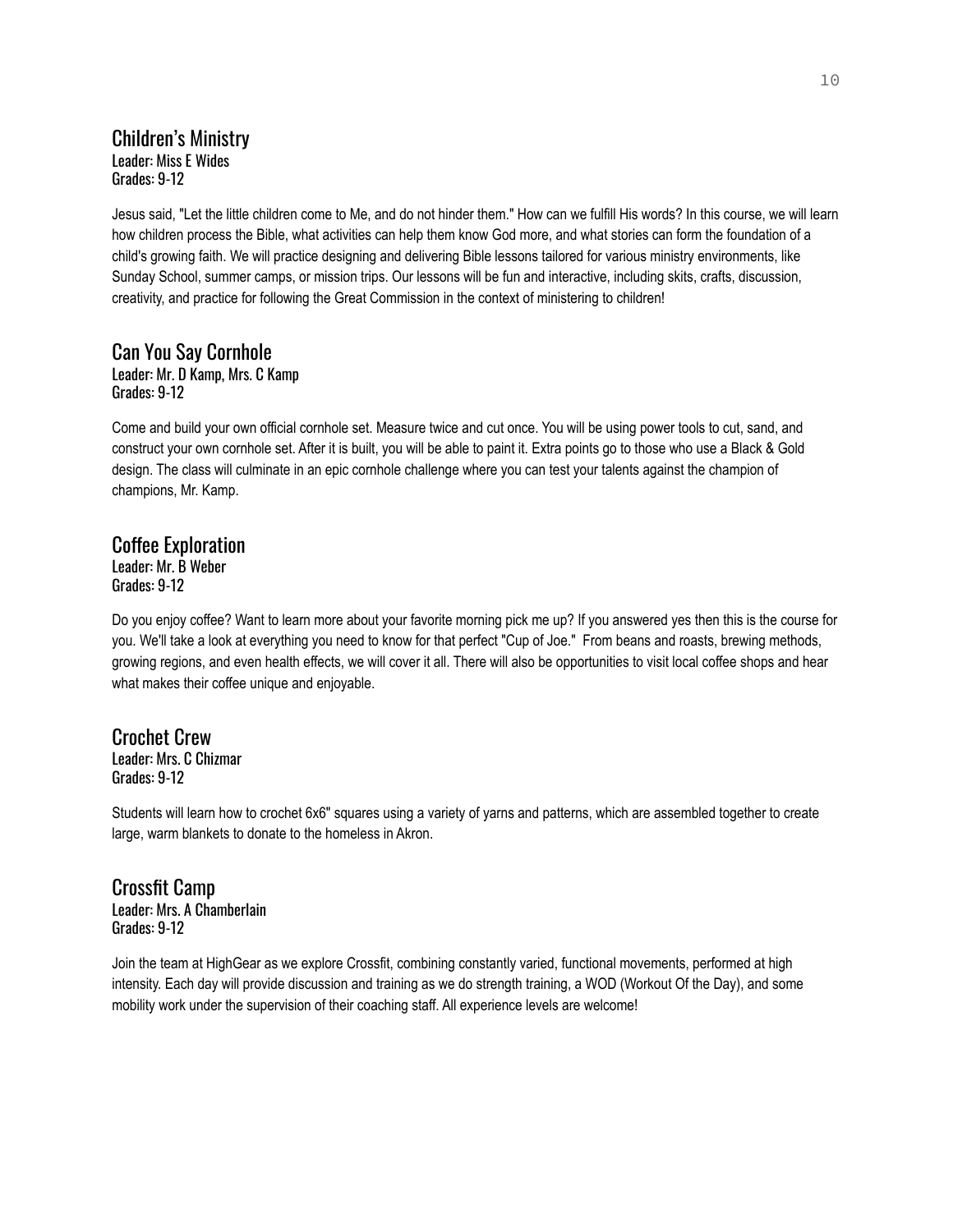Games Galore! Leader: Mrs. R Pykare, Miss M Neufeld Grades: 9-12

If you get excited about the idea of playing games such as Scattergories, Mad Gab, or Apples to Apples, come spend some time with other students to strategize, compete, and win! Games may include card games, dice games, puzzles, and more. All competitors are welcome, but you must be a "team player" in order to succeed.

### Hiking the CVNP Leader: Mr. C Rupe, Mr. C Eernisse Grades: 9-12

Hiking the CVNP is an incredible experience to become immersed in God's creation in our own backyard! We will spend each day traveling to a different corner of the Cuyahoga Valley National Park and seeing the wide array of landscapes contained in northeast Ohio. Students will hike areas such as the Ledges, Buckeye Trail, Brandywine Falls, and the Towpath – experiencing God's beauty first-hand. Also included is a trip to the F.A. Seiberling Nature Realm in the Summit Metro Parks where we will get a guided in-depth tour from park rangers of the biodiversity of the Cuyahoga Valley and surrounding areas.

# History of Basketball and Learn to Play the Game

Leader: Mr. J Peters Grades: 10-12 (Boys Only – Not for basketball team members)

Basketball, basketball, basketball!! What else needs to be said??? If you like talking about basketball and its history, and love to play it but have never been exposed to the art and science of the game, join this class! This will introduce you to basic concepts that will allow you to effectively play pick-up basketball (and not just run around aimlessly on the court like most people do!)

Holy Smokes Leader: Mr. C Harr, Mr. J Talbert Grades: 9-12

There are four passions in my life: faith, family, fitness and flames. I hope to share two of them, faith and flames, with you. Time will be spent exploring our area of local BBQ, sharing our faith, and cooking our own BBQ. Come and learn how to cook BBQ and side dishes both on the grill and smoker.

### Make and Create Visual Journal Leader: Mrs. K McSparran Grades: 9-12

Have you ever wanted to make your own art journal? We will create a custom visual journal and begin to fill it with a variety of art-making experiences. Decorate the cover, experiment with watercolor and printmaking, and contemplate journal prompts to get your creativity flowing! Remember what Bob Ross always said, "No mistakes, only happy accidents."